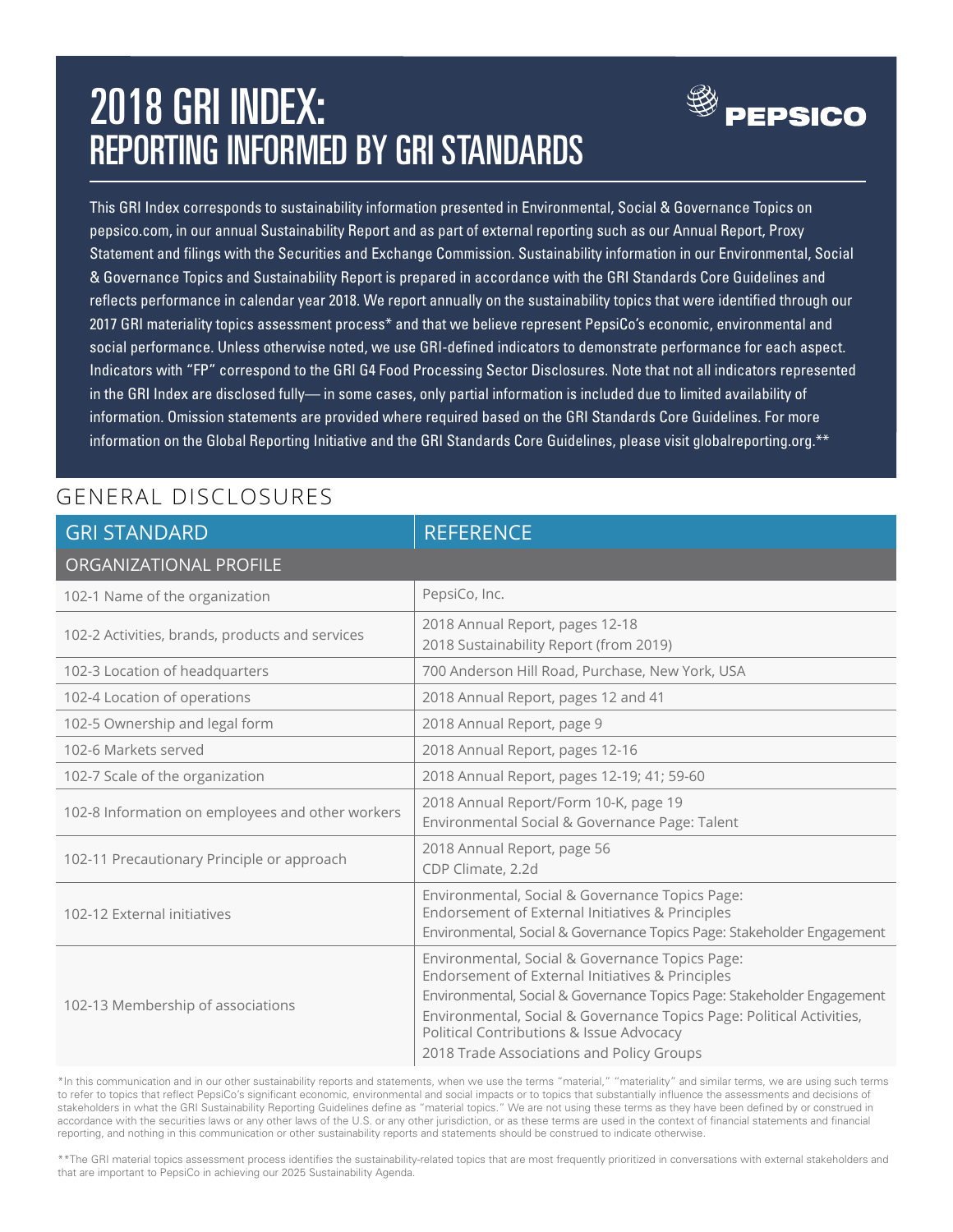| <b>GRI STANDARD</b>                                                                    | <b>REFERENCE</b>                                                                                                                                                     |
|----------------------------------------------------------------------------------------|----------------------------------------------------------------------------------------------------------------------------------------------------------------------|
| <b>STRATEGY</b>                                                                        |                                                                                                                                                                      |
| 102-14 Statement from senior decision-maker                                            | 2018 Annual Report, page 3<br>2018 Sustainability Report, pages 2 and 3                                                                                              |
| ETHICS & CORPORATE GOVERNANCE                                                          |                                                                                                                                                                      |
| 103-1 Management Approach: Explanation<br>of the GRI material topic and its boundary   | Environmental, Social & Governance Topics Page: Ethics & Integrity<br>Environmental, Social & Governance Topics Page:<br><b>GRI Material Topics &amp; Boundaries</b> |
| 103-2 Management Approach:<br>Explain management approach components                   | Environmental, Social & Governance Topics Page: Ethics & Integrity<br>Environmental, Social & Governance Topics Page:<br><b>Sustainability Governance</b>            |
| 103-3 Management Approach:<br>Evaluate management approach                             | Environmental, Social & Governance Topics Page: Ethics & Integrity                                                                                                   |
| 102-16 Values, principles, standards<br>and norms of behavior                          | Environmental, Social & Governance Topics Page: Ethics & Integrity                                                                                                   |
| 102-17 Mechanism for advice<br>and concerns about ethics                               | Environmental, Social & Governance Topics Page: Ethics & Integrity                                                                                                   |
| 102-18 Governance structure                                                            | 2019 Proxy Statement, pages 25-37<br>2018 Annual Report, pages 143-144                                                                                               |
| 102-19 Delegating authority                                                            | Environmental, Social & Governance Topics Page:<br><b>Sustainability Governance</b>                                                                                  |
| 102-20 Executive-level responsibility for economic,<br>environmental and social topics | Environmental, Social & Governance Topics Page:<br><b>Sustainability Governance</b>                                                                                  |
| 102-21 Consulting stakeholders on economic,<br>environmental and social topics         | Environmental, Social & Governance Topics Page:<br><b>Sustainability Governance</b><br>2019 Proxy Statement, pages 35-37                                             |
| 102-22 Composition of the highest<br>governance body and its committees                | 2019 Proxy Statement, pages 7-9, 13-37                                                                                                                               |
| 102-23 Chair of the highest governance body                                            | 2019 Proxy Statement, pages 7, 18                                                                                                                                    |
| 102-24 Nominating and selecting the highest<br>governance body                         | 2019 Proxy Statement, pages 21-24, 28, 35-36                                                                                                                         |
| 102-26 Role of highest governance body in setting<br>purpose, values, and strategy     | 2019 Proxy Statement, pages 31-35                                                                                                                                    |
| 102-27 Collective knowledge of<br>highest governance body                              | 2019 Proxy Statement, page 23                                                                                                                                        |
| 102-28 Evaluating the highest governance body's<br>performance                         | 2019 Proxy Statement, pages 23-25<br>Public Policy and Sustainability Committee Charter                                                                              |
| 102-29 Role of highest governance body in setting<br>purpose, values and strategy      | Environmental, Social & Governance Topics Page:<br>Sustainability Governance<br>Public Policy and Sustainability Committee Charter                                   |
| 102-30 Effectiveness of risk management processes                                      | Environmental, Social & Governance Topics Page:<br><b>Sustainability Governance</b><br>Public Policy and Sustainability Committee Charter                            |
| 102-31 Review of economic, environmental, and<br>social topics                         | Environmental, Social & Governance Topics Page:<br><b>Sustainability Governance</b><br>Public Policy and Sustainability Committee Charter                            |
| 102-33 Communicating critical concerns                                                 | Environmental, Social & Governance Topics Page:<br><b>Sustainability Governance</b><br>2019 Proxy Statement, page 37                                                 |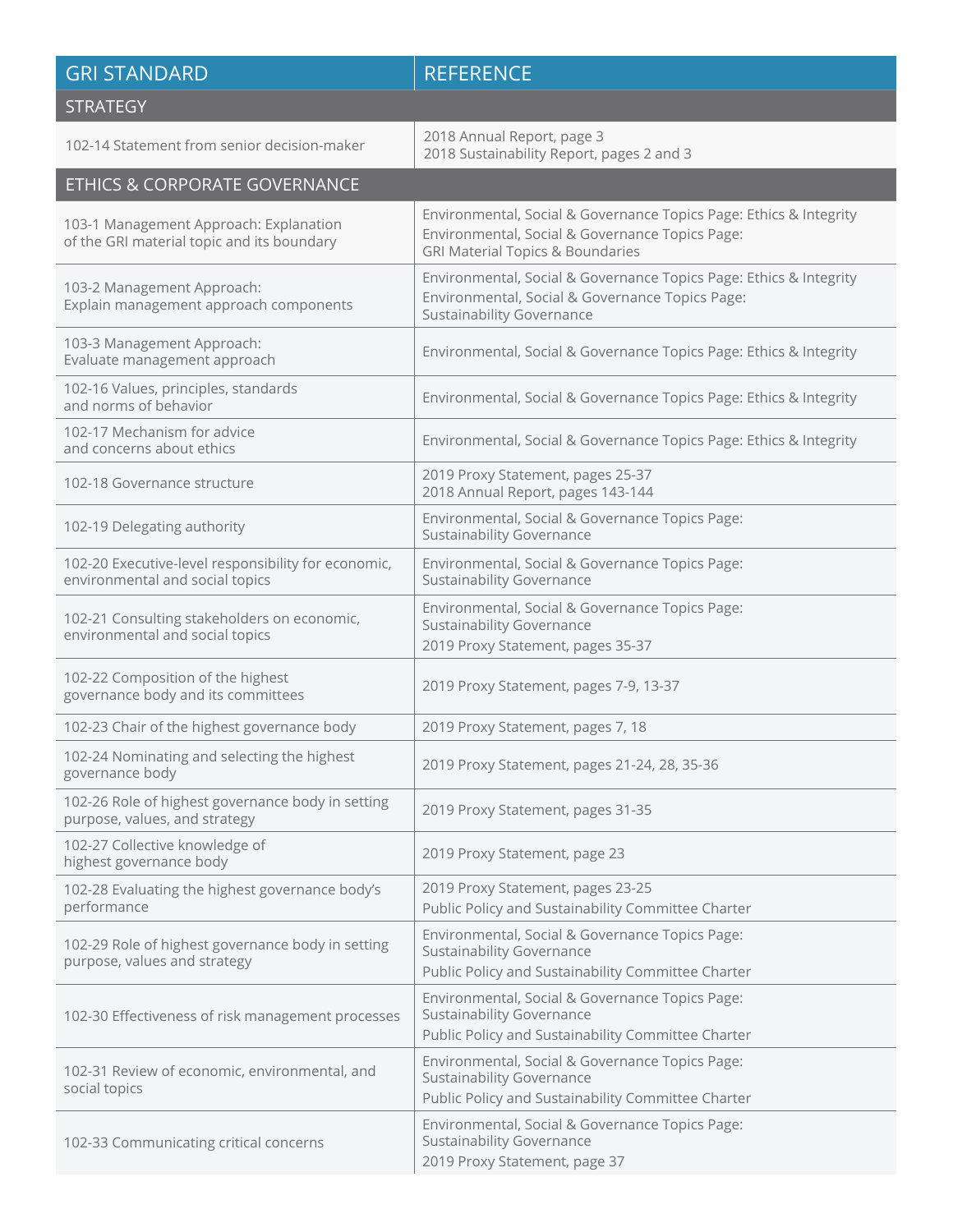| <b>GRI STANDARD</b>                                                                  | <b>REFERENCE</b>                                                                                                                                                                                                                                                                                                                                                                                                                                                                        |
|--------------------------------------------------------------------------------------|-----------------------------------------------------------------------------------------------------------------------------------------------------------------------------------------------------------------------------------------------------------------------------------------------------------------------------------------------------------------------------------------------------------------------------------------------------------------------------------------|
| STAKEHOLDER ENGAGEMENT                                                               |                                                                                                                                                                                                                                                                                                                                                                                                                                                                                         |
| 102-40 List of stakeholder groups                                                    | Environmental, Social & Governance Topics Page:<br>Stakeholder Engagement                                                                                                                                                                                                                                                                                                                                                                                                               |
| 102-41 Collective bargaining agreements                                              | Environmental, Social & Governance Topics Page: Talent                                                                                                                                                                                                                                                                                                                                                                                                                                  |
| 102-42 Identifying and selecting stakeholders                                        | Environmental, Social & Governance Topics Page:<br>Stakeholder Engagement                                                                                                                                                                                                                                                                                                                                                                                                               |
| 102-43 Approach to stakeholder engagement                                            | Environmental, Social & Governance Topics Page:<br>Stakeholder Engagement<br>Environmental, Social & Governance Topics Page:<br><b>GRI Material Topics &amp; Boundaries</b>                                                                                                                                                                                                                                                                                                             |
| 102-44 Key topics and concerns raised                                                | Environmental, Social & Governance Topics Page:<br>Stakeholder Engagement                                                                                                                                                                                                                                                                                                                                                                                                               |
| <b>MATERIALITY AND REPORTING</b>                                                     |                                                                                                                                                                                                                                                                                                                                                                                                                                                                                         |
| 102-45 Entities included in the consolidated finan-<br>cial statements               | 2018 Form 10-K, Exhibit 21                                                                                                                                                                                                                                                                                                                                                                                                                                                              |
| 102-46 Defining report content and topic Boundaries                                  | Environmental, Social & Governance Topics Page:<br><b>GRI Material Topics and Boundaries</b>                                                                                                                                                                                                                                                                                                                                                                                            |
| 102-47 List of GRI material topics                                                   | Environmental, Social & Governance Topics Page:<br><b>GRI Material Topics and Boundaries</b>                                                                                                                                                                                                                                                                                                                                                                                            |
| 102-48 Restatements of information                                                   | 2018 Performance Metrics Sheet                                                                                                                                                                                                                                                                                                                                                                                                                                                          |
| 102-49 Changes in reporting                                                          | Environmental, Social & Governance Topics Page:<br><b>GRI Material Topics and Boundaries</b>                                                                                                                                                                                                                                                                                                                                                                                            |
| 102-50 Reporting period                                                              | 2018 Fiscal Year                                                                                                                                                                                                                                                                                                                                                                                                                                                                        |
| 102-51 Date of most recent report                                                    | 2018 Sustainability Report<br>2018 GRI Content Index                                                                                                                                                                                                                                                                                                                                                                                                                                    |
| 102-52 Reporting cycle                                                               | Annual                                                                                                                                                                                                                                                                                                                                                                                                                                                                                  |
| 102-53 Contact point for questions<br>regarding the report                           | PepsiCosustainability@pepsico.com                                                                                                                                                                                                                                                                                                                                                                                                                                                       |
| 102-54 Claims of reporting in<br>accordance with the GRI Standards                   | <b>GRI Content Index</b>                                                                                                                                                                                                                                                                                                                                                                                                                                                                |
| 102-55 GRI content index                                                             | <b>GRI Content Index</b>                                                                                                                                                                                                                                                                                                                                                                                                                                                                |
| 102-56 External assurance                                                            | PepsiCo seeks external assurance of its direct greenhouse gas<br>emissions (Scope 1), indirect greenhouse gas emissions (Scope 2),<br>downstream greenhouse gas emissions (Scope 3), energy consumption<br>and production, waste generation, water consumption, and health and<br>safety data from our company-owned plants. For more information,<br>please refer to the complete verification statement from Bureau<br>Veritas in our Environmental, Social & Governance Topics Pages |
| SUPPLY CHAIN MANAGEMENT                                                              |                                                                                                                                                                                                                                                                                                                                                                                                                                                                                         |
| 103-1 Management Approach: Explanation<br>of the GRI material topic and its boundary | Environmental, Social & Governance Topics Page: Human Rights<br>Environmental, Social & Governance Topics Page: Agriculture<br>Environmental, Social & Governance Topics Page: Deforestation<br>Environmental, Social & Governance Topics Page: Land Rights<br>Environmental, Social & Governance Topics Page: Palm Oil<br>Environmental, Social & Governance Topics Page: Sustainable Sourcing<br>Environmental, Social & Governance Topics Page: GRI Material Topics<br>& Boundaries  |
|                                                                                      |                                                                                                                                                                                                                                                                                                                                                                                                                                                                                         |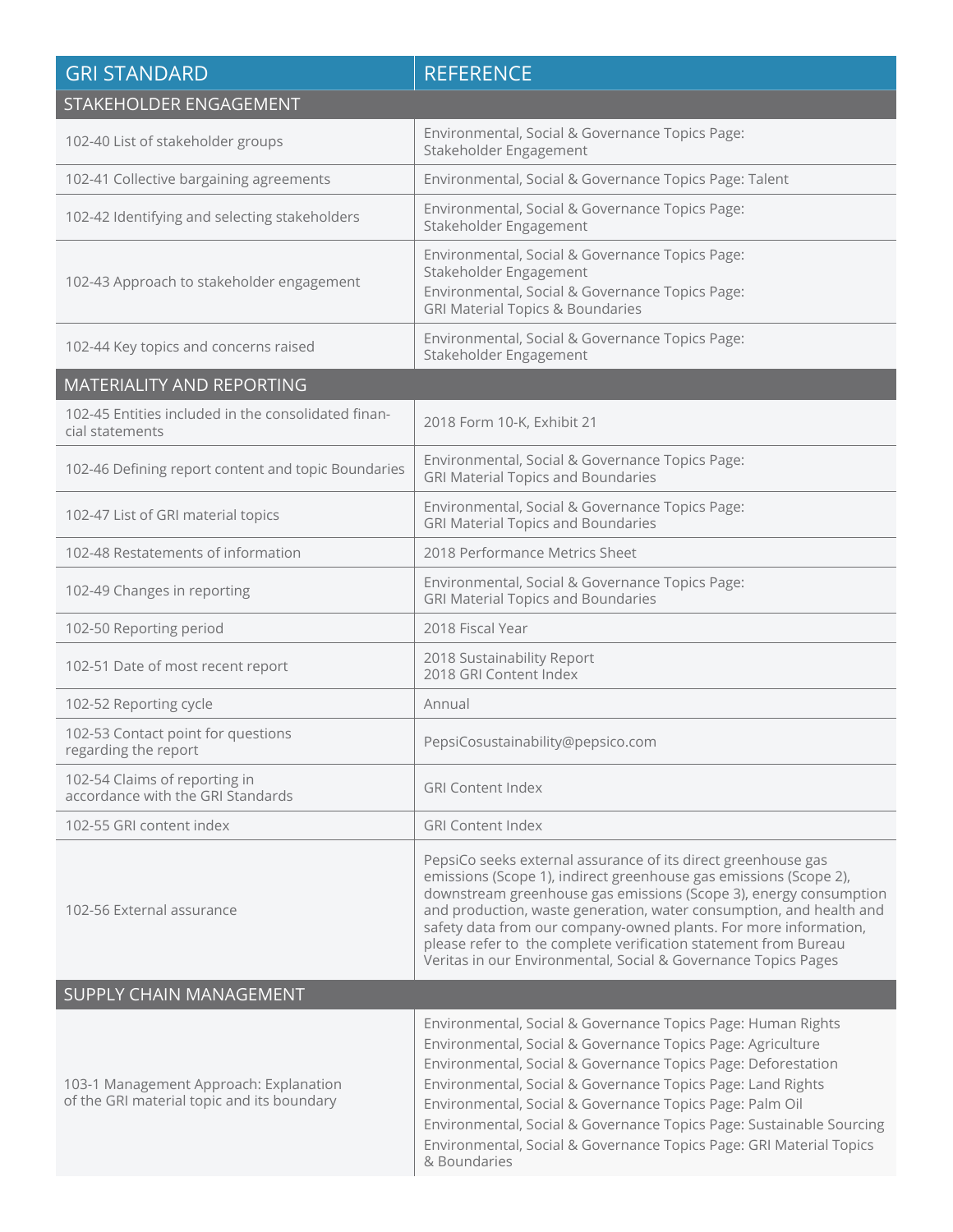| <b>GRI STANDARD</b>                                                                                               | <b>REFERENCE</b>                                                                                                                                                                                                                                                                                                                                                                                                                                                                       |
|-------------------------------------------------------------------------------------------------------------------|----------------------------------------------------------------------------------------------------------------------------------------------------------------------------------------------------------------------------------------------------------------------------------------------------------------------------------------------------------------------------------------------------------------------------------------------------------------------------------------|
| 103-2 Management Approach:<br>Explain management approach components                                              | Environmental, Social & Governance Topics Page: Human Rights<br>Environmental, Social & Governance Topics Page: Agriculture<br>Environmental, Social & Governance Topics Page: Deforestation<br>Environmental, Social & Governance Topics Page: Land Rights<br>Environmental, Social & Governance Topics Page: Palm Oil<br>Environmental, Social & Governance Topics Page: Sustainable Sourcing<br>Environmental, Social & Governance Topics Page:<br><b>Sustainability Governance</b> |
| 103-3 Management Approach:<br>Evaluate management approach                                                        | Environmental, Social & Governance Topics Page: Human Rights<br>Environmental, Social & Governance Topics Page: Agriculture<br>Environmental, Social & Governance Topics Page: Deforestation<br>Environmental, Social & Governance Topics Page: Land Rights<br>Environmental, Social & Governance Topics Page: Palm Oil<br>Environmental, Social & Governance Topics Page: Sustainable Sourcing                                                                                        |
| 102-9 Supply chain                                                                                                | 2018 Annual Report, pages 12-15<br>2018 Sustainability Report, page 7                                                                                                                                                                                                                                                                                                                                                                                                                  |
| 102-10 Significant changes to the<br>organization and its supply chain                                            | 2018 Annual Report, pages 102-104                                                                                                                                                                                                                                                                                                                                                                                                                                                      |
| <b>MATERIAL TOPICS</b>                                                                                            |                                                                                                                                                                                                                                                                                                                                                                                                                                                                                        |
| <b>AGRICULTURE</b>                                                                                                |                                                                                                                                                                                                                                                                                                                                                                                                                                                                                        |
| 103-1 Management Approach: Explanation<br>of the GRI material topic and its boundary                              | Environmental, Social & Governance Topics Page: Agriculture<br>Environmental, Social & Governance Topics Page: Sustainable Sourcing<br>Environmental, Social & Governance Topics Page: GRI Material Topics &<br><b>Boundaries</b>                                                                                                                                                                                                                                                      |
| 103-2 Management Approach: Explain<br>management approach components                                              | Environmental, Social & Governance Topics Page: Agriculture<br>Environmental, Social & Governance Topics Page: Sustainable Sourcing<br>Environmental, Social & Governance Topics Page:<br><b>Sustainability Governance</b>                                                                                                                                                                                                                                                             |
| 103-3 Management Approach:<br>Evaluate management approach                                                        | Environmental, Social & Governance Topics Page: Agriculture<br>Environmental, Social & Governance Topics Page: Sustainable Sourcing                                                                                                                                                                                                                                                                                                                                                    |
| 308-2 Significant actual and potential negative<br>environmental impacts in the supply chain and<br>action taken* | Environmental, Social & Governance Topics Page: Agriculture<br>Environmental, Social & Governance Topics Page: Sustainable Sourcing                                                                                                                                                                                                                                                                                                                                                    |
| <b>PACKAGING</b>                                                                                                  |                                                                                                                                                                                                                                                                                                                                                                                                                                                                                        |
| 103-1 Management Approach: Explanation<br>of the GRI material topic and its boundary                              | Environmental, Social & Governance Topics Page: Packaging<br>Environmental, Social & Governance Topics Page: GRI Material Topics &<br><b>Boundaries</b>                                                                                                                                                                                                                                                                                                                                |
| 103-2 Management Approach:<br>Explain management approach components                                              | Environmental, Social & Governance Topics Page: Packaging<br>Environmental, Social & Governance Topics Page:<br><b>Sustainability Governance</b>                                                                                                                                                                                                                                                                                                                                       |
| 103-3 Management Approach:<br>Evaluate management approach                                                        | Environmental, Social & Governance Topics Page: Packaging                                                                                                                                                                                                                                                                                                                                                                                                                              |
| 301-2 Percentage of materials used<br>that are recycled input materials**                                         | Environmental, Social & Governance Topics Page: Packaging                                                                                                                                                                                                                                                                                                                                                                                                                              |

\*Omission statement: PepsiCo suppliers to which this indicator applies (farmers) exercise due care and attention in their farming activities and practices. However, many do not commonly conduct formal impact assessments, therefore we are unable to report at the level of granularity requested by GRI. Additionally, our Sustainability Agenda includes relevant KPIs related to our Agriculture and Sustainable Sourcing goals.

\*\*Omission statement: PepsiCo reports information on its rPET content in the U.S. and western Europe as part of our progress against our sustainability goal to increase recycled materials in our plastic packaging.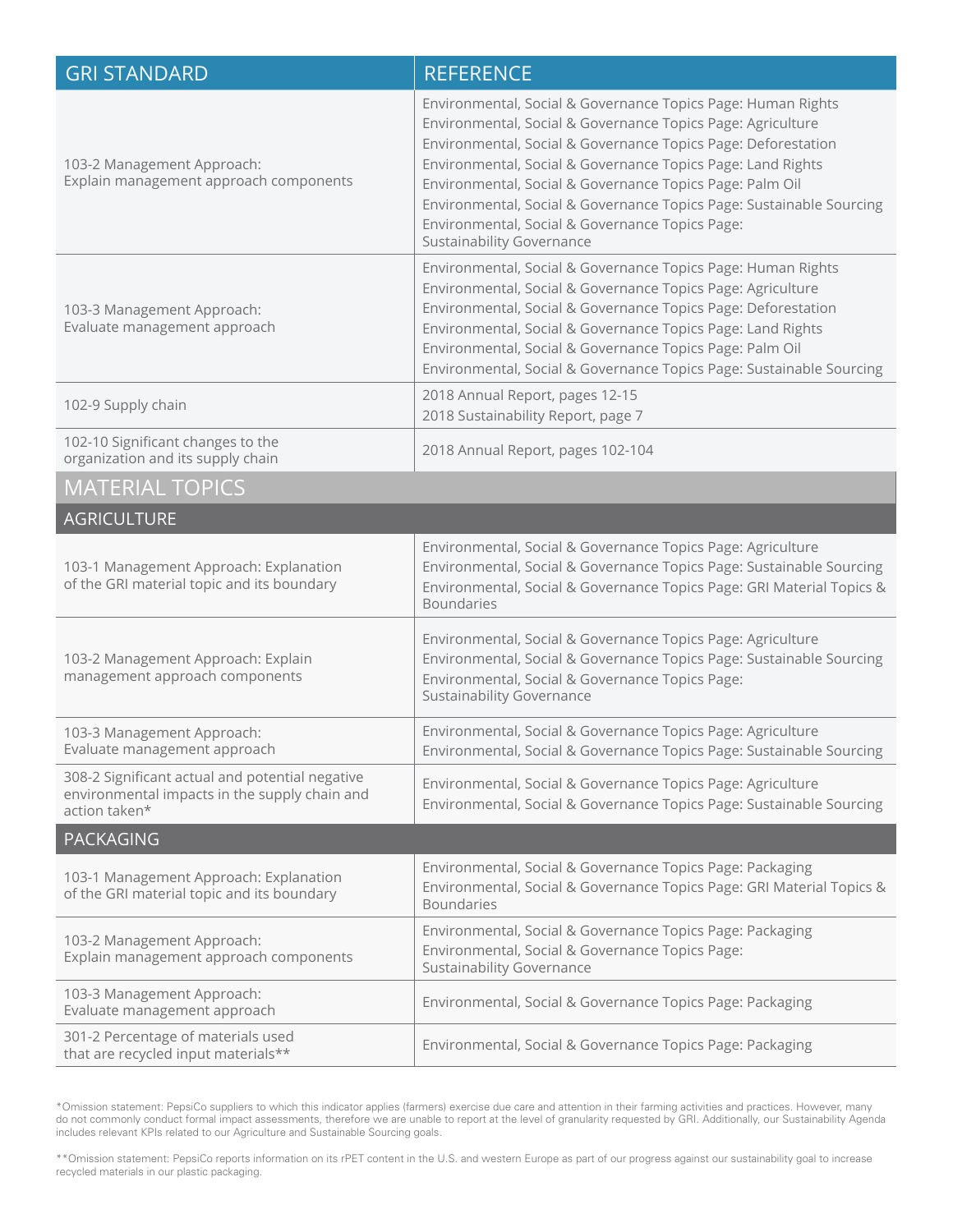| <b>GRI STANDARD</b>                                                                  | <b>REFERENCE</b>                                                                                                                                                                                                                                                                                                         |
|--------------------------------------------------------------------------------------|--------------------------------------------------------------------------------------------------------------------------------------------------------------------------------------------------------------------------------------------------------------------------------------------------------------------------|
| <b>WATER</b>                                                                         |                                                                                                                                                                                                                                                                                                                          |
| 103-1 Management Approach: Explanation<br>of the GRI material topic and its boundary | Environmental, Social & Governance Topics Page: Water<br>Environmental, Social & Governance Topics Page:<br>Environmental Health & Safety<br>2018 CDP Water<br>Environmental, Social & Governance Topics Page: GRI Material Topics &<br><b>Boundaries</b>                                                                |
| 103-2 Management Approach:<br>Explain management approach components                 | Environmental, Social & Governance Topics Page: Water<br>Environmental, Social & Governance Topics Page:<br>Environmental Health & Safety<br>Environmental, Social & Governance Topics Page:<br><b>Sustainability Governance</b><br>2018 CDP Water                                                                       |
| 103-3 Management Approach:<br>Evaluate management approach                           | Environmental, Social & Governance Topics Page: Water<br>Environmental, Social & Governance Topics Page:<br>Environmental Health & Safety<br>2018 CDP Water                                                                                                                                                              |
| 303-1 Water withdrawal by source                                                     | Environmental, Social & Governance Topics Page: Water<br>2018 CDP Water, W1.2                                                                                                                                                                                                                                            |
| <b>ENERGY AND CLIMATE CHANGE</b>                                                     |                                                                                                                                                                                                                                                                                                                          |
| 103-1 Management Approach: Explanation<br>of the GRI material topic and its boundary | Environmental, Social & Governance Topics Page: Climate Change<br>Environmental, Social & Governance Topics Page: Fleet Efficiency<br>Environmental, Social & Governance Topics Page: Renewable Energy<br>Environmental, Social & Governance Topics Page: GRI Material Topics &<br><b>Boundaries</b><br>2018 CDP Climate |
| 103-2 Management Approach:<br>Explain management approach components                 | Environmental, Social & Governance Topics Page: Climate Change<br>Environmental, Social & Governance Topics Page: Fleet Efficiency<br>Environmental, Social & Governance Topics Page: Renewable Energy<br>Environmental, Social & Governance Topics Page:<br><b>Sustainability Governance</b><br>2018 CDP Climate        |
| 103-3 Management Approach:<br>Evaluate management approach                           | Environmental, Social & Governance Topics Page: Climate Change<br>Environmental, Social & Governance Topics Page: Fleet Efficiency<br>Environmental, Social & Governance Topics Page: Renewable Energy<br>2018 CDP Climate                                                                                               |
| 302-1 Energy consumption within the organization                                     | Environmental, Social & Governance Topics Page: Climate Change<br>2018 CDP Climate, C8.2a                                                                                                                                                                                                                                |
| 305-1 Direct Greenhouse Gas (GHG) emissions<br>(Scope 1)                             | Environmental, Social & Governance Topics Page: Climate Change<br>2018 CDP Climate, C6.1                                                                                                                                                                                                                                 |
| 305-2 Energy indirect Greenhouse Gas (GHG)<br>emissions (Scope 2)                    | Environmental, Social & Governance Topics Page: Climate Change<br>2018 CDP Climate, C6.3                                                                                                                                                                                                                                 |
| 305-3 Other indirect Greenhouse Gas (GHG)<br>emissions (Scope 3)                     | Environmental, Social & Governance Topics Page: Climate Change<br>2018 CDP Climate, C6.5                                                                                                                                                                                                                                 |
| 305-4 Greenhouse gas (GHG) emissions intensity                                       | 2018 CDP Climate, C6.10                                                                                                                                                                                                                                                                                                  |
| 305-5 Reduction of Greenhouse Gas (GHG)<br>emissions                                 | Environmental, Social & Governance Topics Page: Climate Change<br>2018 CDP Climate, C4.1a                                                                                                                                                                                                                                |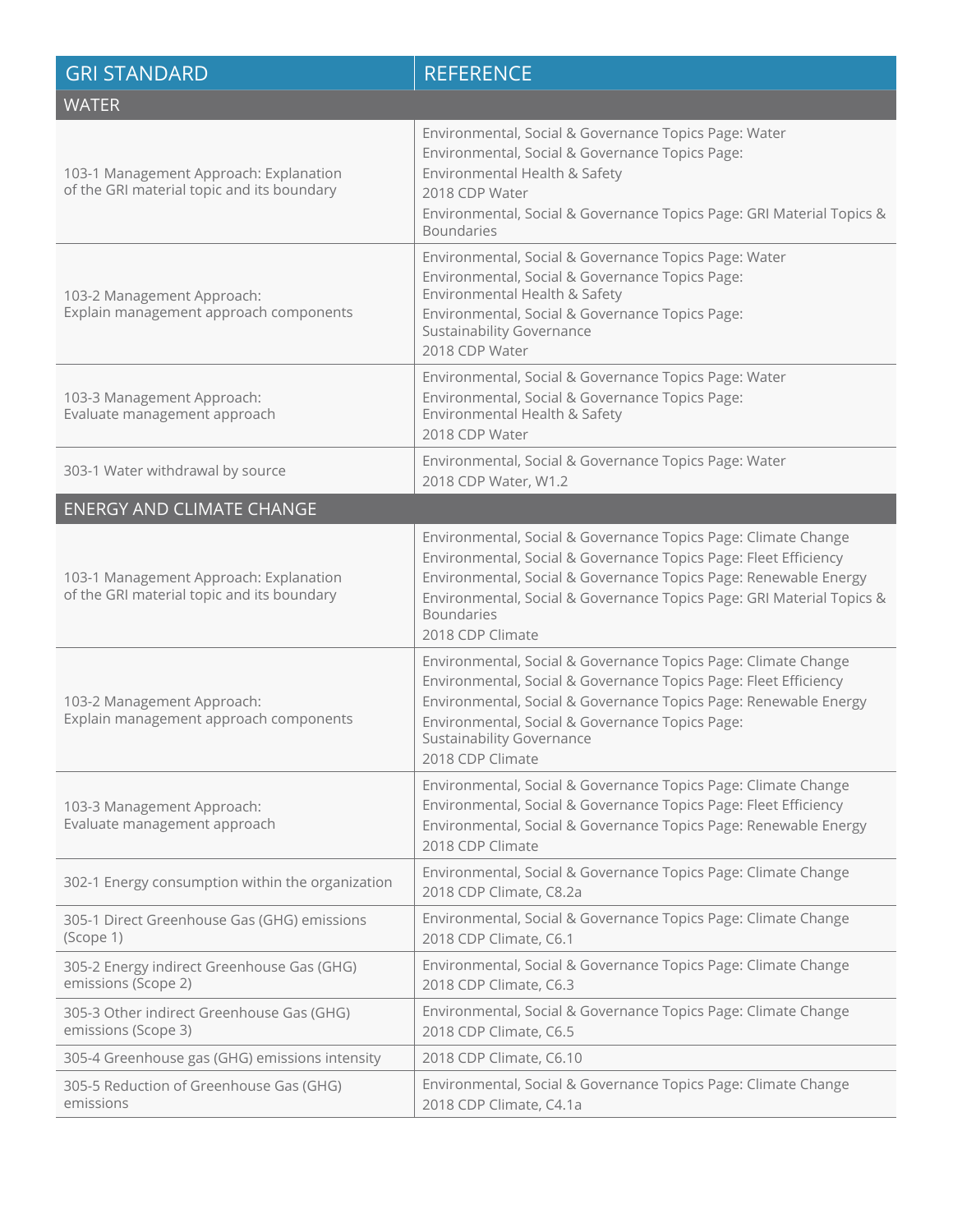| <b>GRI STANDARD</b>                                                                                                                                                | <b>REFERENCE</b>                                                                                                                                                                                                                                                                                                                            |
|--------------------------------------------------------------------------------------------------------------------------------------------------------------------|---------------------------------------------------------------------------------------------------------------------------------------------------------------------------------------------------------------------------------------------------------------------------------------------------------------------------------------------|
| <b>DEFORESTATION</b>                                                                                                                                               |                                                                                                                                                                                                                                                                                                                                             |
| 103-1 Management Approach: Explanation<br>of the GRI material topic and its boundary                                                                               | Environmental, Social & Governance Topics Page: Deforestation<br>Environmental, Social & Governance Topics Page: Palm Oil<br>Environmental, Social & Governance Topics Page: GRI Material Topics &<br><b>Boundaries</b>                                                                                                                     |
| 103-2 Management Approach:<br>Explain management approach components                                                                                               | Environmental, Social & Governance Topics Page: Deforestation<br>Environmental, Social & Governance Topics Page: Palm Oil<br>Environmental, Social & Governance Topics Page: Sustainability<br>Governance                                                                                                                                   |
| 103-3 Management Approach:<br>Evaluate management approach                                                                                                         | Environmental, Social & Governance Topics Page: Deforestation<br>Environmental, Social & Governance Topics Page: Palm Oil                                                                                                                                                                                                                   |
| PepsiCo Metric: Percentage of Roundtable on<br>Sustainable Palm Oil (RSPO) certified palm oil<br>sourced                                                           | Environmental, Social & Governance Topics Page: Palm Oil                                                                                                                                                                                                                                                                                    |
| OPERATIONAL WASTE AND FOOD WASTE                                                                                                                                   |                                                                                                                                                                                                                                                                                                                                             |
| 103-1 Management Approach: Explanation<br>of the GRI material topic and its boundary                                                                               | Environmental, Social & Governance Topics Page: Waste<br>Environmental, Social & Governance Topics Page: GRI Material Topics &<br><b>Boundaries</b>                                                                                                                                                                                         |
| 103-2 Management Approach:<br>Explain management approach components                                                                                               | Environmental, Social & Governance Topics Page: Waste<br>Environmental, Social & Governance Topics Page: Sustainability<br>Governance                                                                                                                                                                                                       |
| 103-3 Management Approach:<br>Evaluate management approach                                                                                                         | Environmental, Social & Governance Topics Page: Waste                                                                                                                                                                                                                                                                                       |
| 306-2 Waste by type and disposal method*                                                                                                                           | Environmental, Social & Governance Topics Page: Waste                                                                                                                                                                                                                                                                                       |
| NUTRITIONAL PRODUCT PROFILE                                                                                                                                        |                                                                                                                                                                                                                                                                                                                                             |
| 103-1 Management Approach: Explanation<br>of the GRI material topic and its boundary                                                                               | Environmental, Social & Governance Topics Page: Saturated Fat<br>Environmental, Social & Governance Topics Page: Sodium<br>Environmental, Social & Governance Topics Page: Sugar<br>Environmental, Social & Governance Topics Page: Nutrition<br>Environmental, Social & Governance Topics Page: GRI Material Topics &<br><b>Boundaries</b> |
| 103-2 Management Approach: Explain<br>management approach components                                                                                               | Environmental, Social & Governance Topics Page: Saturated Fat<br>Environmental, Social & Governance Topics Page: Sodium<br>Environmental, Social & Governance Topics Page: Sugar<br>Environmental, Social & Governance Topics Page: Nutrition<br>Environmental, Social & Governance Topics Page: Sustainability<br>Governance               |
| 103-3 Management Approach:<br>Evaluate management approach                                                                                                         | Environmental, Social & Governance Topics Page: Saturated Fat<br>Environmental, Social & Governance Topics Page: Sodium<br>Environmental, Social & Governance Topics Page: Sugar<br>Environmental, Social & Governance Topics Page: Nutrition                                                                                               |
| G4-FP6 Percentage of total sales volume of<br>consumer products, by product category, that are<br>lowered in saturated fat, trans fats, sodium and<br>added sugars | Environmental, Social & Governance Topics Page: Saturated Fat<br>Environmental, Social & Governance Topics Page: Sodium<br>Environmental, Social & Governance Topics Page: Sugar<br>Environmental, Social & Governance Topics Page: Nutrition<br>PepsiCo Nutrition Criteria                                                                 |

\*Omission statement: PepsiCo reports information against its virtually zero waste to landfill goal for our direct operations. At this time, we are unable to report at the level of granularity requested by GRI.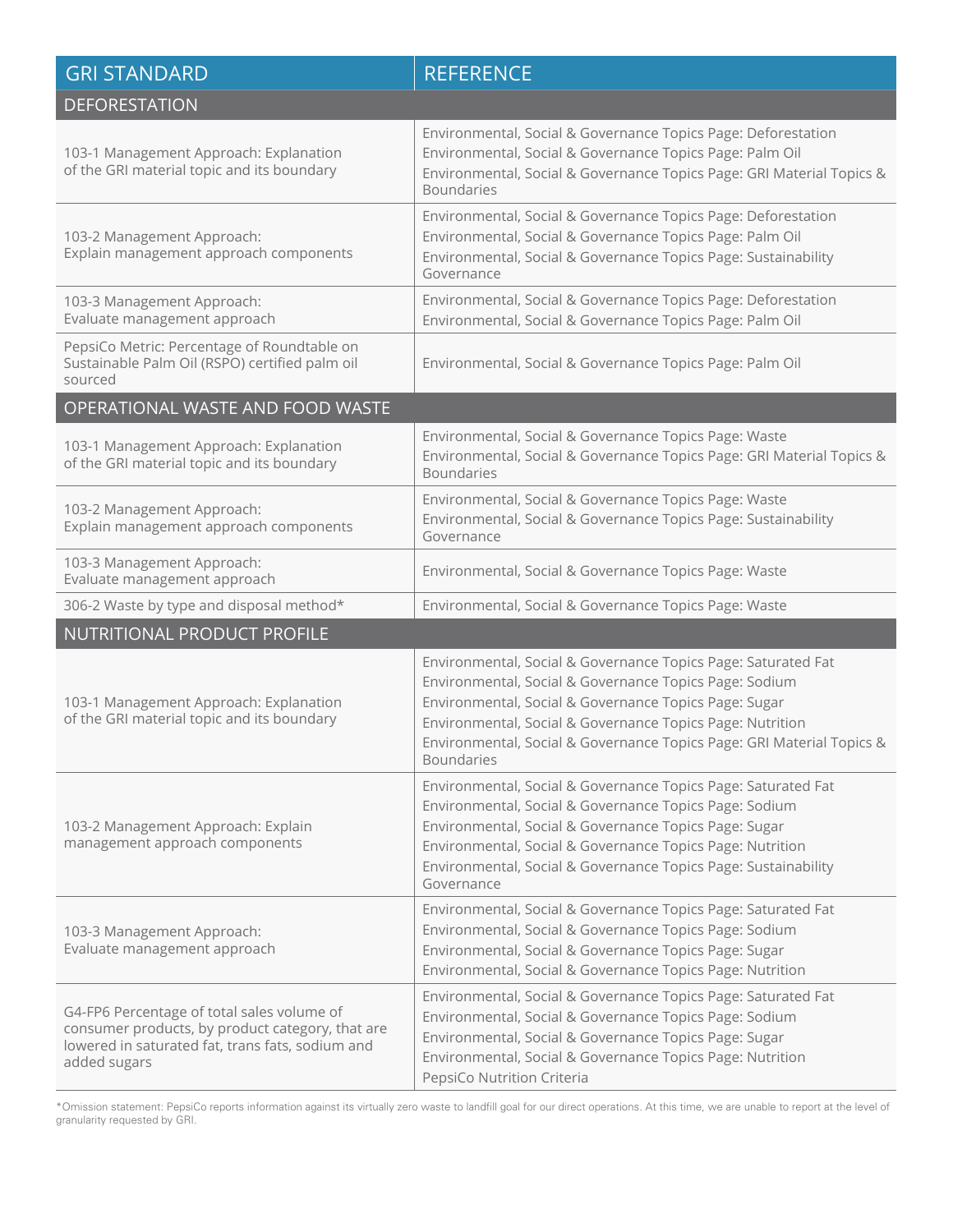| <b>GRI STANDARD</b>                                                                                                                                                                                                      | <b>REFERENCE</b>                                                                                                                                                                                                                                                                   |
|--------------------------------------------------------------------------------------------------------------------------------------------------------------------------------------------------------------------------|------------------------------------------------------------------------------------------------------------------------------------------------------------------------------------------------------------------------------------------------------------------------------------|
| G4-FP7 Percentage of total sales volume of<br>consumer products, by product category, that<br>contain increased nutritious ingredients like fiber,<br>vitamins, minerals, phytochemicals or functional<br>food additives | Environmental, Social & Governance Topics Page: Saturated Fat<br>Environmental, Social & Governance Topics Page: Sodium<br>Environmental, Social & Governance Topics Page: Sugar<br>Environmental, Social & Governance Topics Page: Nutrition<br>PepsiCo Nutrition Criteria        |
| 416-1 Percentage of significant product and service<br>categories for which health and safety impacts are<br>assessed for improvement                                                                                    | PepsiCo Nutrition Criteria                                                                                                                                                                                                                                                         |
| MARKETING AND LABELING                                                                                                                                                                                                   |                                                                                                                                                                                                                                                                                    |
| 103-1 Management Approach: Explanation<br>of the GRI material topic and its boundary                                                                                                                                     | Environmental, Social & Governance Topics Page:<br>Marketing to Children & School Sales<br>Environmental, Social & Governance Topics Page: Nutritional Labeling<br>Environmental, Social & Governance Topics Page: GRI Material Topics &<br><b>Boundaries</b>                      |
| 103-2 Management Approach: Explain<br>management approach components                                                                                                                                                     | Environmental, Social & Governance Topics Page:<br>Marketing to Children & School Sales<br>Environmental, Social & Governance Topics Page: Nutritional Labeling<br>Environmental, Social & Governance Topics Page: Sustainability<br>Governance<br>Global Code of Conduct, page 16 |
| 103-3 Management Approach:<br>Evaluate management approach                                                                                                                                                               | Environmental, Social & Governance Topics Page:<br>Marketing to Children & School Sales<br>Environmental, Social & Governance Topics Page: Nutrition                                                                                                                               |
| 417-1 Requirements for product<br>and service information and labeling                                                                                                                                                   | Environmental, Social & Governance Topics Page: Nutritional Labeling                                                                                                                                                                                                               |
| 417-3 Incidents of non-compliance<br>concerning marketing communications                                                                                                                                                 | Environmental, Social & Governance Topics Page:<br>Marketing to Children & School Sales<br>Environmental, Social & Governance Topics Page: Nutritional Labeling                                                                                                                    |
| FOOD QUALITY AND SAFETY                                                                                                                                                                                                  |                                                                                                                                                                                                                                                                                    |
| 103-1 Management Approach: Explanation<br>of the GRI material topic and its boundary                                                                                                                                     | Environmental, Social & Governance Topics Page:<br>Product Safety & Quality<br>Environmental, Social & Governance Topics Page: GRI Material Topics &<br><b>Boundaries</b>                                                                                                          |
| 103-2 Management Approach: Explain<br>management approach components                                                                                                                                                     | Environmental, Social & Governance Topics Page:<br>Product Safety & Quality<br>Environmental, Social & Governance Topics Page: Sustainability<br>Governance                                                                                                                        |
| 103-3 Management Approach:<br>Evaluate management approach                                                                                                                                                               | Environmental, Social & Governance Topics Page:<br>Product Safety & Quality                                                                                                                                                                                                        |
| G4-FP5 Percentage of production volume<br>manufactured in sites certified by an independent<br>third party according to internationally recognized<br>food safety management system standards*                           | Environmental, Social & Governance Topics Page:<br>Product Safety & Quality                                                                                                                                                                                                        |

\*Omission statement: PepsiCo reports information about independent audits conducted as part of the Global Food Safety Initiative certification process. We are unable at this time to disclose this information as a percentage of production volume.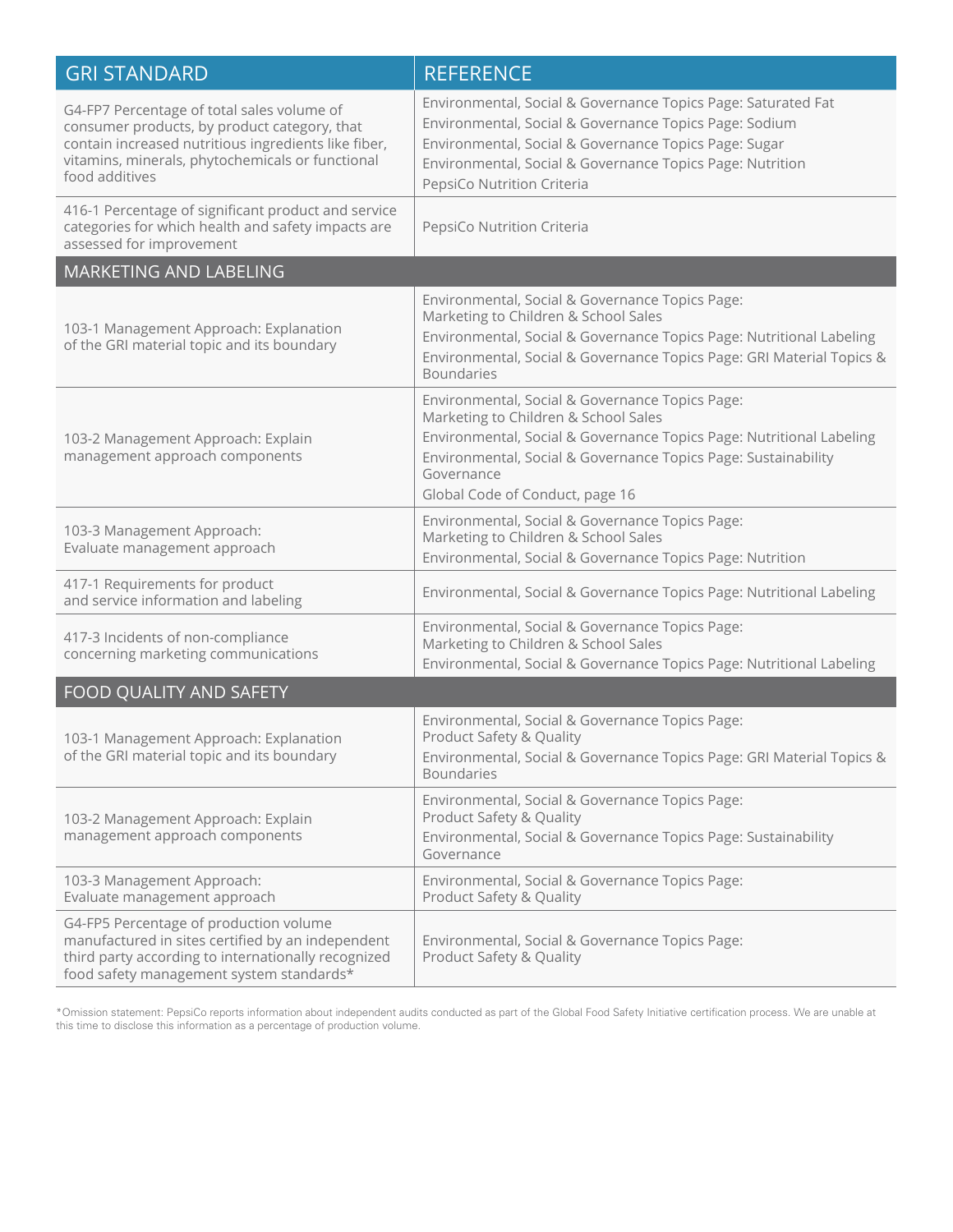| <b>GRI STANDARD</b>                                                                           | <b>REFERENCE</b>                                                                                                                                                                                                                                                                                   |
|-----------------------------------------------------------------------------------------------|----------------------------------------------------------------------------------------------------------------------------------------------------------------------------------------------------------------------------------------------------------------------------------------------------|
| <b>COMMUNITY ENGAGEMENT*</b>                                                                  |                                                                                                                                                                                                                                                                                                    |
| 103-1 Management Approach: Explanation<br>of the GRI material topic and its boundary          | Global Citizenship website<br>Environmental, Social & Governance Topics Page: Material Topics &<br><b>Boundaries</b>                                                                                                                                                                               |
| 103-2 Management Approach: Explain<br>management approach components                          | Global Citizenship website                                                                                                                                                                                                                                                                         |
| 103-3 Management Approach:<br>Evaluate management approach                                    | Global Citizenship website                                                                                                                                                                                                                                                                         |
| <b>EMPLOYEE TALENT AND DIVERSITY</b>                                                          |                                                                                                                                                                                                                                                                                                    |
| 103-1 Management Approach: Explanation<br>of the GRI material topic and its boundary          | Environmental, Social & Governance Topics Page: Diversity &<br>Engagement<br>Environmental, Social & Governance Topics Page: Gender Parity<br>Environmental, Social & Governance Topics Page: Talent<br>Environmental, Social & Governance Topics Page: GRI Material Topics &<br><b>Boundaries</b> |
| 103-2 Management Approach: Explain management<br>approach components                          | Environmental, Social & Governance Topics Page: Diversity &<br>Engagement<br>Environmental, Social & Governance Topics Page: Gender Parity<br>Environmental, Social & Governance Topics Page: Talent<br>Environmental, Social & Governance Topics Page: Sustainability<br>Governance               |
| 103-3 Management Approach: Evaluate<br>management approach                                    | Environmental, Social & Governance Topics Page: Diversity &<br>Engagement<br>Environmental, Social & Governance Topics Page: Gender Parity<br>Environmental, Social & Governance Topics Page: Talent                                                                                               |
| 401-1 New employee hires and employee turnover                                                | Environmental, Social & Governance Topics Page: Talent                                                                                                                                                                                                                                             |
| 404-3 Percentage of employees receiving regular<br>performance and career development reviews | Environmental, Social & Governance Topics Page: Talent                                                                                                                                                                                                                                             |
| 405-1 Diversity of governance bodies and<br>employees                                         | Environmental, Social & Governance Topics Page: Talent<br>2019 Proxy Statement, pages 7-8                                                                                                                                                                                                          |
| 405-2 Ratio of basic salary and remuneration<br>of women to men                               | Environmental, Social & Governance Topics Page: Pay Equity                                                                                                                                                                                                                                         |
| <b>HUMAN RIGHTS</b>                                                                           |                                                                                                                                                                                                                                                                                                    |
| 103-1 Management Approach: Explanation<br>of the GRI material topic and its boundary          | Environmental, Social & Governance Topics Page: Human Rights<br>Environmental, Social & Governance Topics Page: GRI Material Topics &<br><b>Boundaries</b>                                                                                                                                         |
| 103-2 Management Approach: Explain management<br>approach components                          | Environmental, Social & Governance Topics Page: Human Rights<br>Environmental, Social & Governance Topics Page: Sustainability<br>Governance                                                                                                                                                       |
| 103-3 Management Approach: Evaluate<br>management approach                                    | Environmental, Social & Governance Topics Page: Human Rights                                                                                                                                                                                                                                       |
| 412-1 Operations that have been subject to human<br>rights reviews or impact assessments      | Environmental, Social & Governance Topics Page: Human Rights                                                                                                                                                                                                                                       |
| 412-2 Employee training on human rights policies<br>or procedures                             | Environmental, Social & Governance Topics Page: Human Rights<br>Environmental, Social & Governance Topics Page: Sustainability<br>Governance                                                                                                                                                       |
| 414-2 Negative social impacts in the supply chain<br>and actions taken                        | Environmental, Social & Governance Topics Page: Human Rights<br>Environmental, Social & Governance Topics Page: Sustainability<br>Governance                                                                                                                                                       |